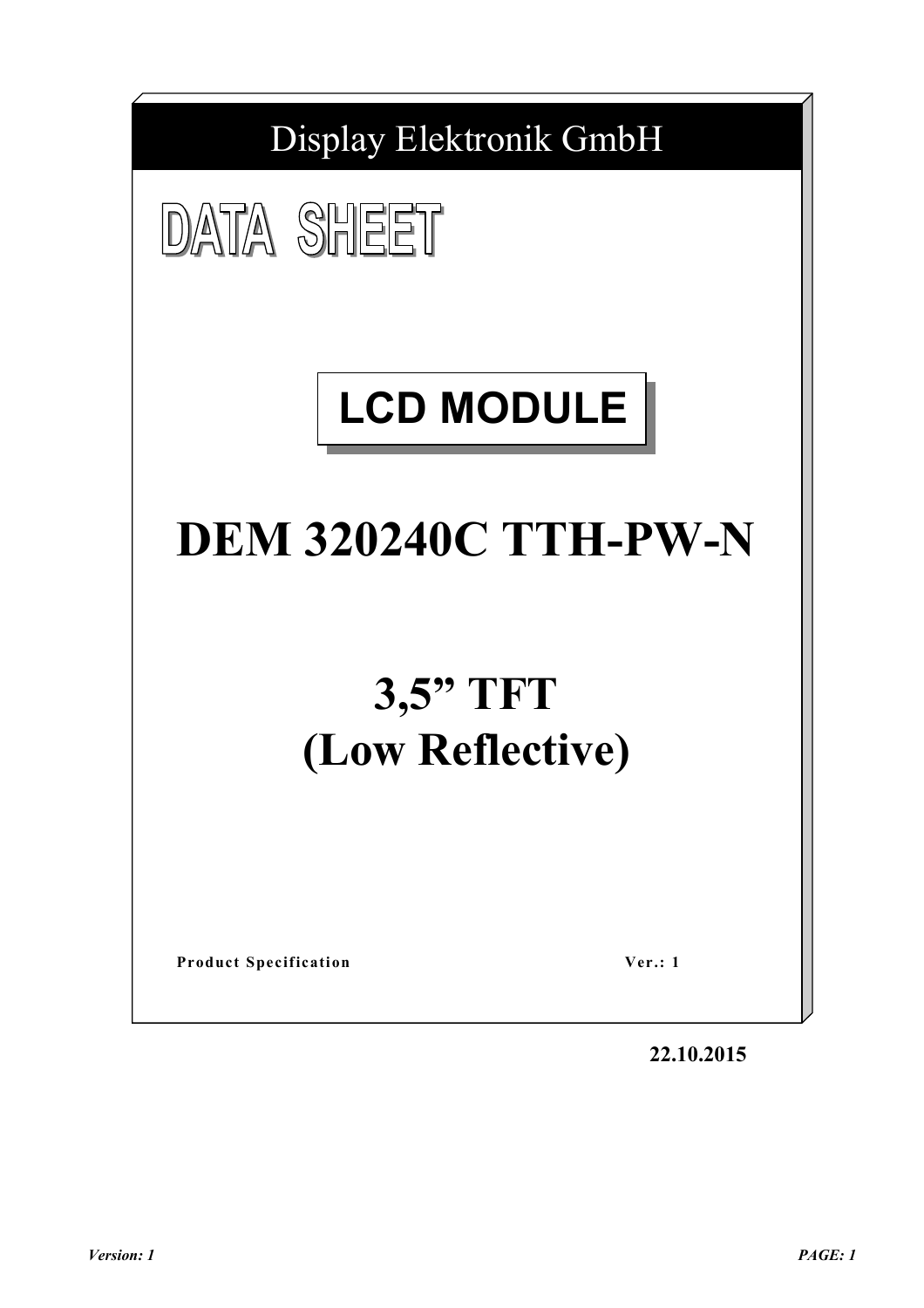#### Revise Records

| Rev.     | Date       | Contents                               | Written | Approved   |
|----------|------------|----------------------------------------|---------|------------|
| $\bf{0}$ | 03.12.2010 | <b>Preliminary Specification</b>       | KC      | MH         |
| 1        | 22.10.2014 | Update LED Life Time & Display colors. | KC      | <b>MHO</b> |
|          |            |                                        |         |            |
|          |            |                                        |         |            |
|          |            |                                        |         |            |
|          |            |                                        |         |            |
|          |            |                                        |         |            |
|          |            |                                        |         |            |
|          |            |                                        |         |            |
|          |            |                                        |         |            |
|          |            |                                        |         |            |

Special Notes

| Note1. |  |
|--------|--|
| Note2. |  |
| Note3. |  |
| Note4. |  |
| Note5. |  |
|        |  |
|        |  |
|        |  |
|        |  |
|        |  |
|        |  |
|        |  |
|        |  |
|        |  |
|        |  |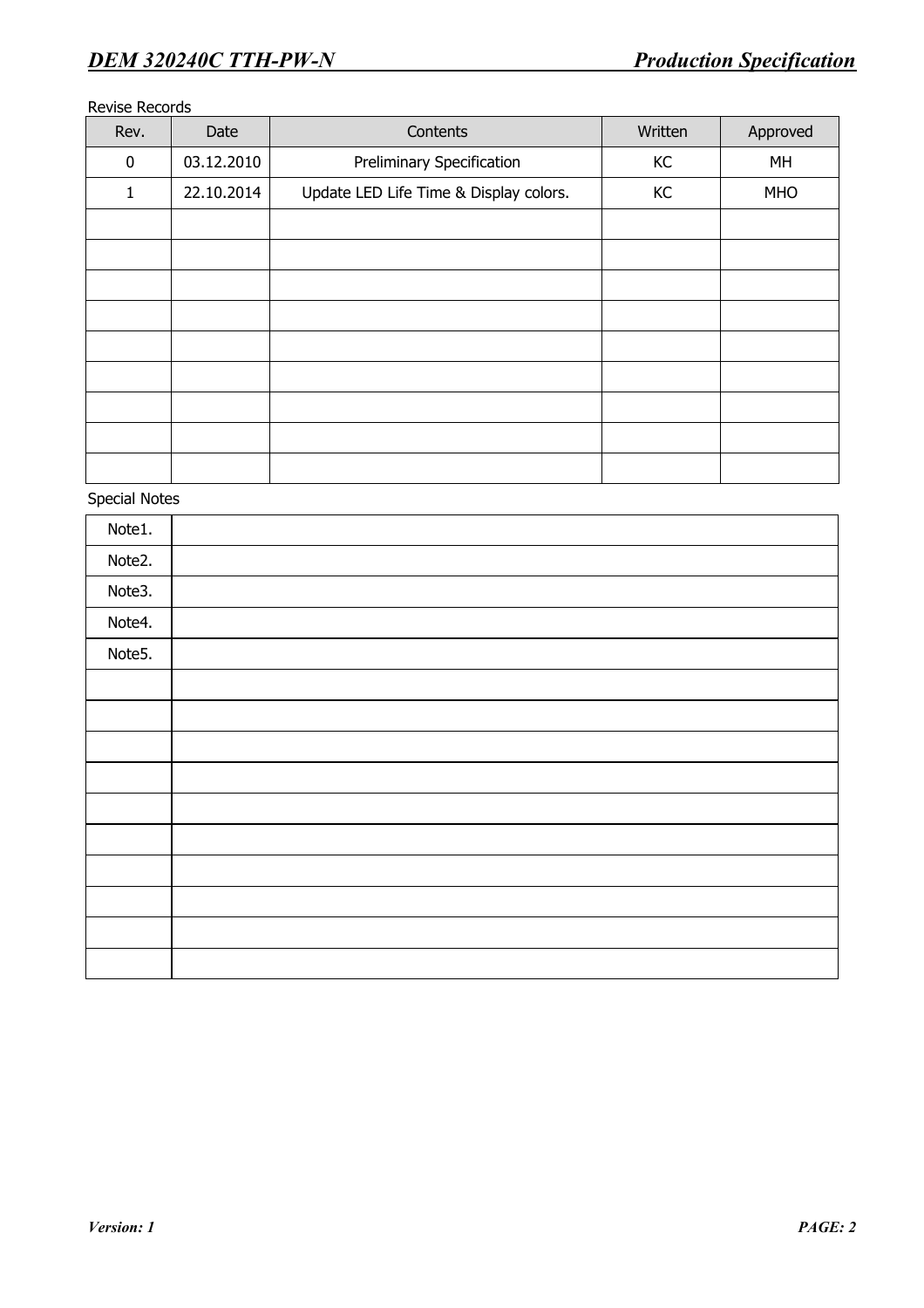# Contents

| 1.                      |     |                                                                                                                |  |
|-------------------------|-----|----------------------------------------------------------------------------------------------------------------|--|
|                         | 1.1 |                                                                                                                |  |
|                         | 1.2 |                                                                                                                |  |
| 2.                      |     |                                                                                                                |  |
| 3.                      |     |                                                                                                                |  |
|                         | 3.1 |                                                                                                                |  |
|                         | 3.2 |                                                                                                                |  |
| $\overline{\mathbf{4}}$ |     |                                                                                                                |  |
|                         | 4.1 | TFT-LCD Module (DC Characteristics) [2010] TFT-LCD Module (DC Characteristics) [2013] [2013] [2013] [2014] [20 |  |
|                         | 4.2 |                                                                                                                |  |
| 5                       |     |                                                                                                                |  |
|                         |     |                                                                                                                |  |
| 6                       |     |                                                                                                                |  |
|                         | 6.1 |                                                                                                                |  |
| 7                       |     |                                                                                                                |  |
| 8                       |     |                                                                                                                |  |
| 9                       |     |                                                                                                                |  |
|                         | 9.1 |                                                                                                                |  |
|                         | 9.2 | Waveform 14                                                                                                    |  |
|                         | 9.3 |                                                                                                                |  |
| 10                      |     |                                                                                                                |  |
| 11                      |     |                                                                                                                |  |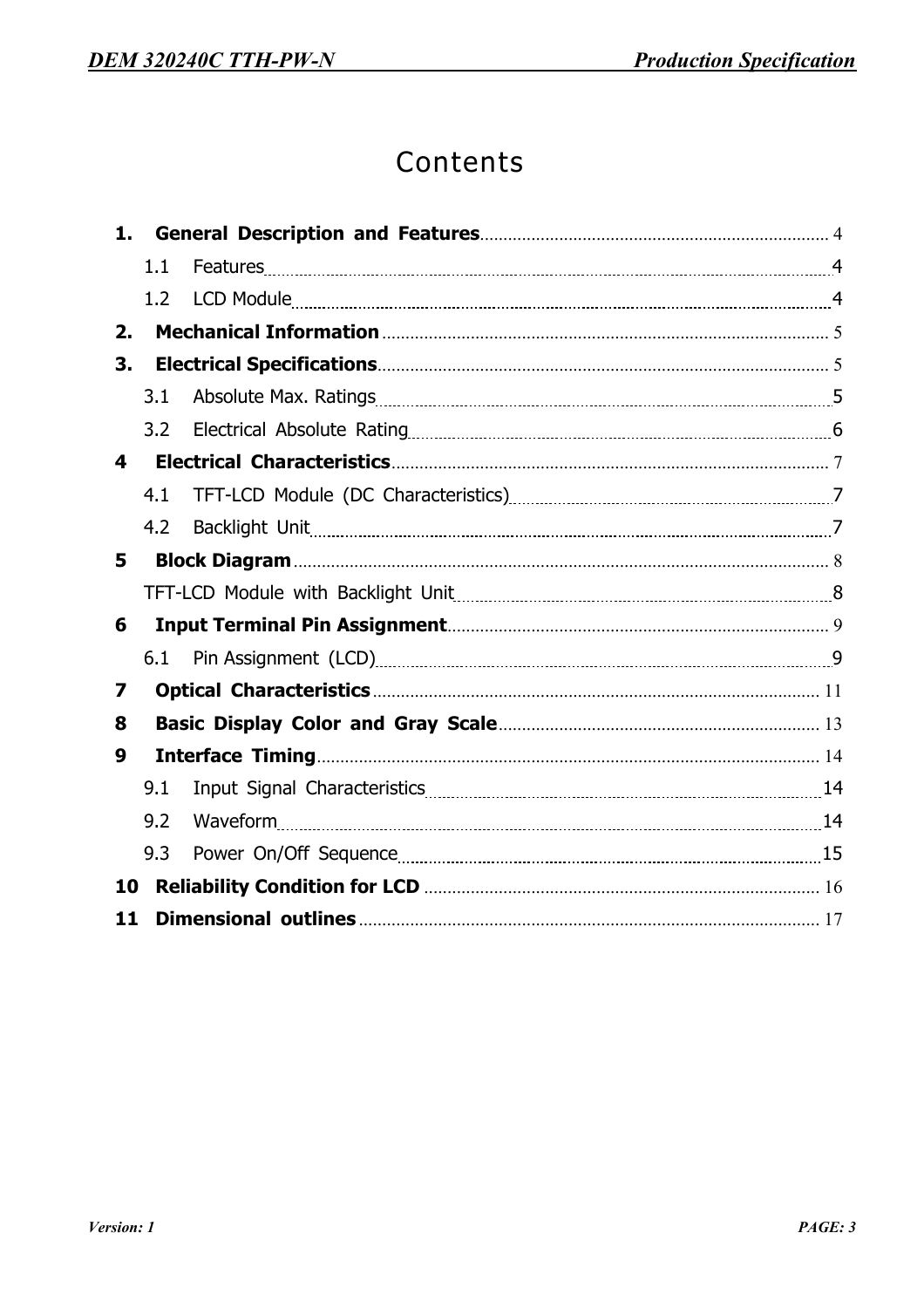## **1. General Description and Features**

DEM 320240C TTH-PW-N is a TM (Transmissive) type color active matrix TFT (Thin Film Transistor) liquid crystal display (LCD) that uses amorphous silicon TFT as a switching device. This model is composed of a TFT-LCD module, a driver circuit and a back-light unit . The resolution of a 3.5" contains 320RGBx240 dots and can display up to 16.7M colors. The following table described the features of DEM 320240C TTH-PW-N.

- 1.1 Features
	- QVGA(320 x 240 pixels) resolution.
	- Display in 16.7M colors.
	- On-chip voltage generator.
	- SYNC mode is supported for digital RGB input data format.
	- Low Reflection
	- RoHS Compliance

#### 1.2 LCD Module

| Item                      | Specification                    | Unit          |
|---------------------------|----------------------------------|---------------|
| Screen Size               | 3.5 inches                       | Diagonal      |
| <b>Display Resolution</b> | 320 x RGB x 240                  | Dot           |
| Dot Pitch                 | $0.073$ (H) x 0.219 (V)          | <sub>mm</sub> |
| <b>Active Area</b>        | 70.08 (H) x 52.56 (V)            | <sub>mm</sub> |
| <b>Outline Dimension</b>  | 76.9 (W) x 63.9 (H) x 3.3 (D)    | mm            |
| Display Mode              | Normally white/Transmissive      |               |
| Pixel Arrangement         | <b>RGB-Stripe</b>                |               |
| Surface Treatment         | Hard-Coating / LR Glare Type(3H) |               |
| Display Color             | 16.7M                            |               |
| <b>Viewing Direction</b>  | 6 o'clock (Gray Inversion)       |               |
| Input Interface           | Digital 8-bits color RGB         |               |
| Color Gamut               | <b>NTSC 60%</b>                  |               |

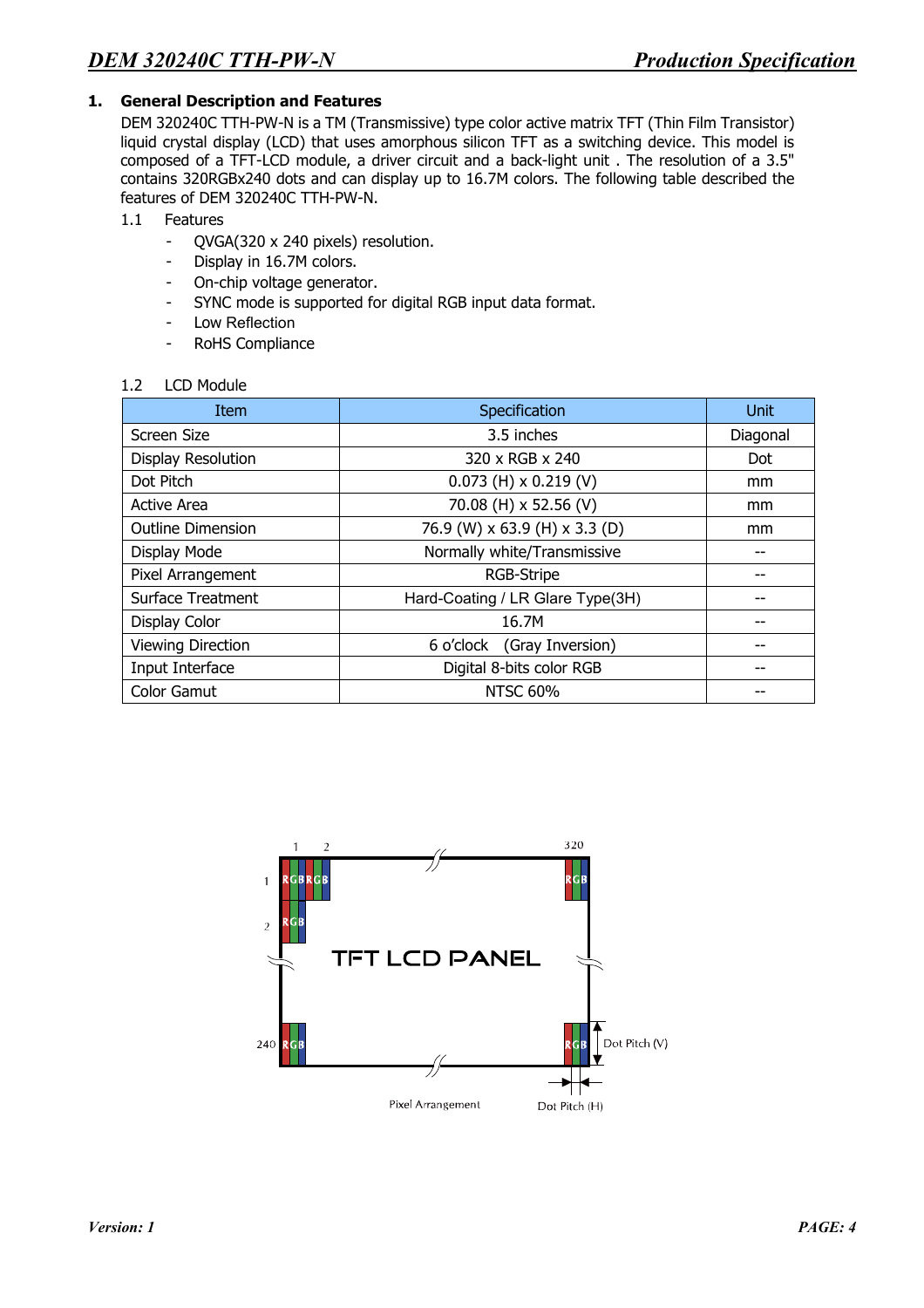#### **2. Mechanical Information**

|             | Item           | Min.  | Typ.  | Max.  | Unit | <b>Note</b> |
|-------------|----------------|-------|-------|-------|------|-------------|
|             | Horizontal (H) | $- -$ | 76.90 | $- -$ | mm   | $- -$       |
| Module Size | Vertical (V)   | $- -$ | 63.90 | $- -$ | mm   | (1)         |
|             | Thickness (T)  | $- -$ | 3.30  | $- -$ | mm   | (2)         |
|             | Weight         | $- -$ | 32    | $- -$ | g    | $- -$       |

Note (1) Not include FPC.

Refer to the Outline Dimension for further information.

#### **3. Electrical Specifications**

3.1 Absolute Max. Ratings

3.1.1 Absolute Ratings of Environment

If the operating condition exceeds the following absolute maximum ratings, the TFT LCD module may be damaged permanently.

| Item                  | Symbol | Min.  | Max. | Unit         | <b>Note</b> |
|-----------------------|--------|-------|------|--------------|-------------|
| Storage temperature   | i STG  | $-30$ | 80   | $\circ$<br>◡ | ÷           |
| Operating temperature | I OPR  | $-20$ | 70   | $\sim$<br>◡  | (1,2,3)     |

Note (1) 95 % RH Max. (40 °C  $\geq$  Ta ). Maximum wet-bulb temperature at 39 °C or less. (Ta  $>$  40 °C) No condensation.



- Note (2) In case of below 0°, the response time of liquid crystal (LC) becomes slower and the color of panel becomes darker than normal one. Level of retardation depends on temperature, because of LC's character
- Note (3) Only operation is guarantied at operating temperature. Contrast, response time, another display quality are evaluated at +25°C.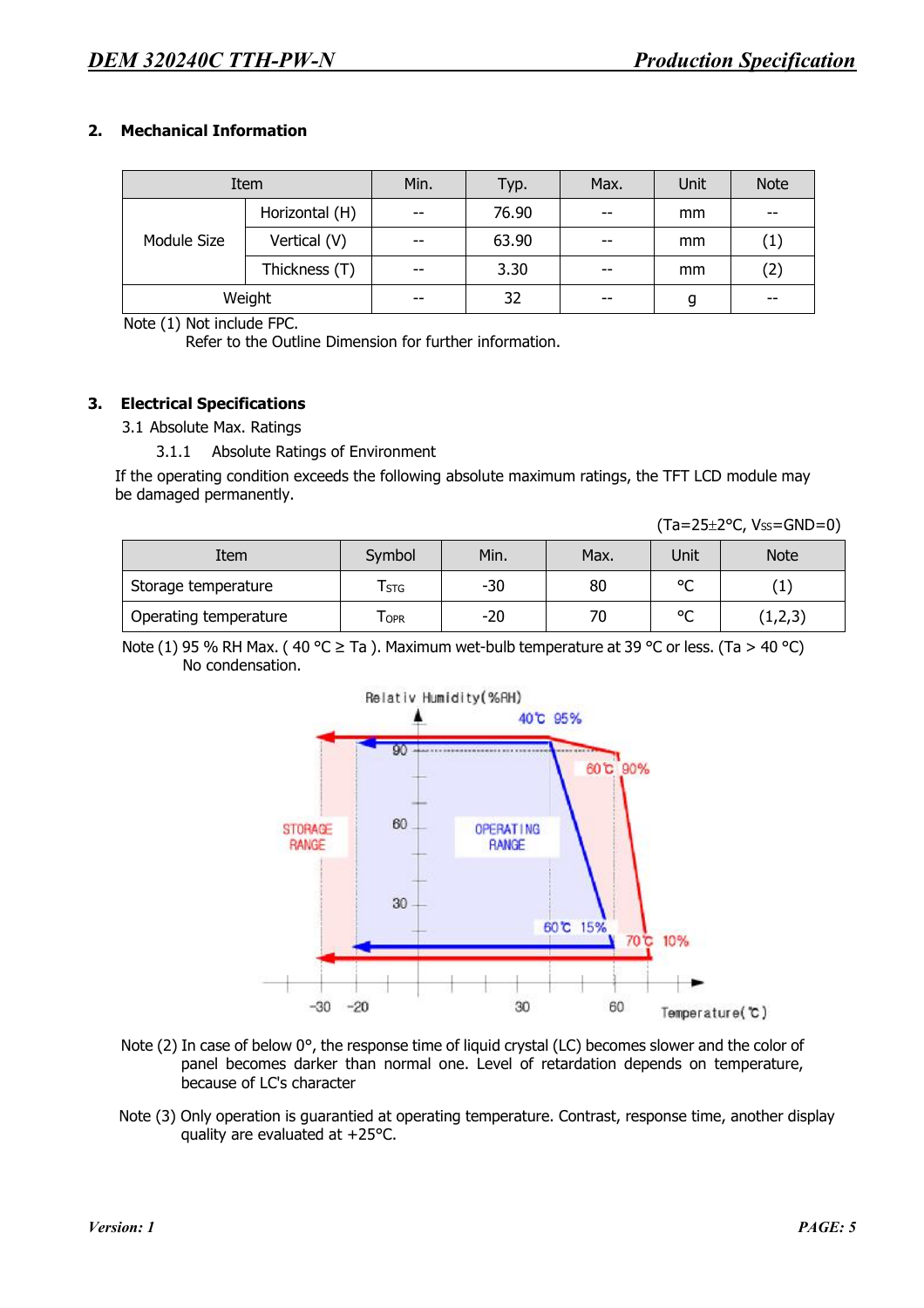## 3.2 Electrical Absolute Rating

| 3.2.1 | TFT-LCD Module |  |
|-------|----------------|--|
|       |                |  |

(Voltage Referenced to VSS)

| Item                         | Symbol |           | Value | Unit | Condition |  |
|------------------------------|--------|-----------|-------|------|-----------|--|
|                              |        | Min.      | Max.  |      |           |  |
| Digital Power Supply Voltage | Vcc    | $VSS-0.3$ | 5.0   |      | $- -$     |  |

#### 3.2.2 Back-Light Unit

(Ta=25±2°C)

| Item            | Symbol | Min.  | Max.      | Unit | Note |
|-----------------|--------|-------|-----------|------|------|
| Forward current |        | $- -$ | (60)      | mA   |      |
| Reverse voltage | VR     | $- -$ | 15'<br>⊥J |      |      |

Note (1) Permanent damage to the device may occur if maximum values are exceeded or reverse voltage is loaded. Functional operation should be restricted to the conditions described under normal operating conditions.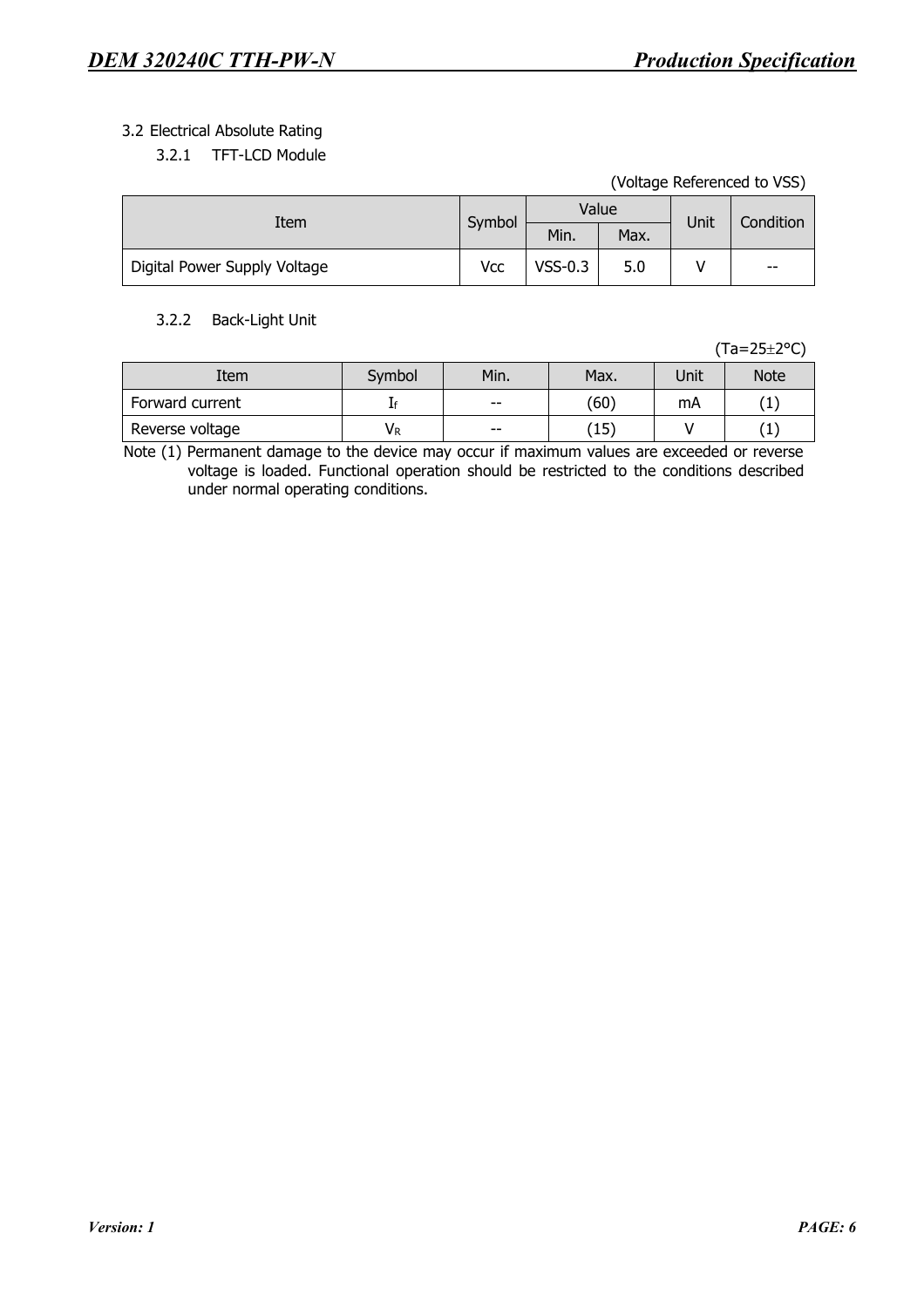## **4 Electrical Characteristics**

4.1 TFT-LCD Module (DC Characteristics)

| Item                         |          |           | Value                    | Unit            | <b>Note</b> |                  |
|------------------------------|----------|-----------|--------------------------|-----------------|-------------|------------------|
|                              | Symbol   | Min.      | Typ.                     | Max.            |             |                  |
| Digital Power Supply Voltage | Vcc      | 2.5       | 3.3                      | 3.6             | ۷           |                  |
| Input High Threshold Voltage | $V_{IH}$ | $0.8$ Vcc | $\overline{\phantom{a}}$ | V <sub>CC</sub> | ٧           |                  |
| Input Low Threshold Voltage  | $V_{IL}$ | 0         | $\overline{\phantom{a}}$ | $0.2$ Vcc       | ۷           |                  |
| Power Supply Current         | $I_{CC}$ | ٠         | (15.6)                   | (22.0)          | mA          | (1)              |
| Power Consumption            | $P_L$    |           | (51.48)                  | (72.6)          | mW          | $\left(1\right)$ |

Note (1) The specified power consumption is under the conditions at Vcc=3.3V, Fv=60Hz, whereas a Power dissipation check pattern below is displayed.







#### 4.2 Backlight Unit

The back-light system is an edge-lighting type with six white LEDs (Light Emitting Diode).

(Ta=25±2°C)

| Item                                 |                          |         | Value |      | Unit | Condition |
|--------------------------------------|--------------------------|---------|-------|------|------|-----------|
|                                      | Symbol                   | Min.    | Typ.  | Max. |      |           |
| LED Voltage                          | VL                       |         | (9.9) |      | ٧    |           |
| <b>LED Current</b>                   | IL                       |         | (40)  |      | mA   |           |
| Power Consumption                    | $P_{BL}$                 |         | (396) |      | mW   |           |
| LED Life Time $(25^{\circ}\text{C})$ | $\overline{\phantom{0}}$ | (50000) | ۰     |      | hr   |           |

Note (1) Where  $I_B = 40$ mA,  $V_F = 9.9$ ,  $P_{BL} = V_F \times I_B$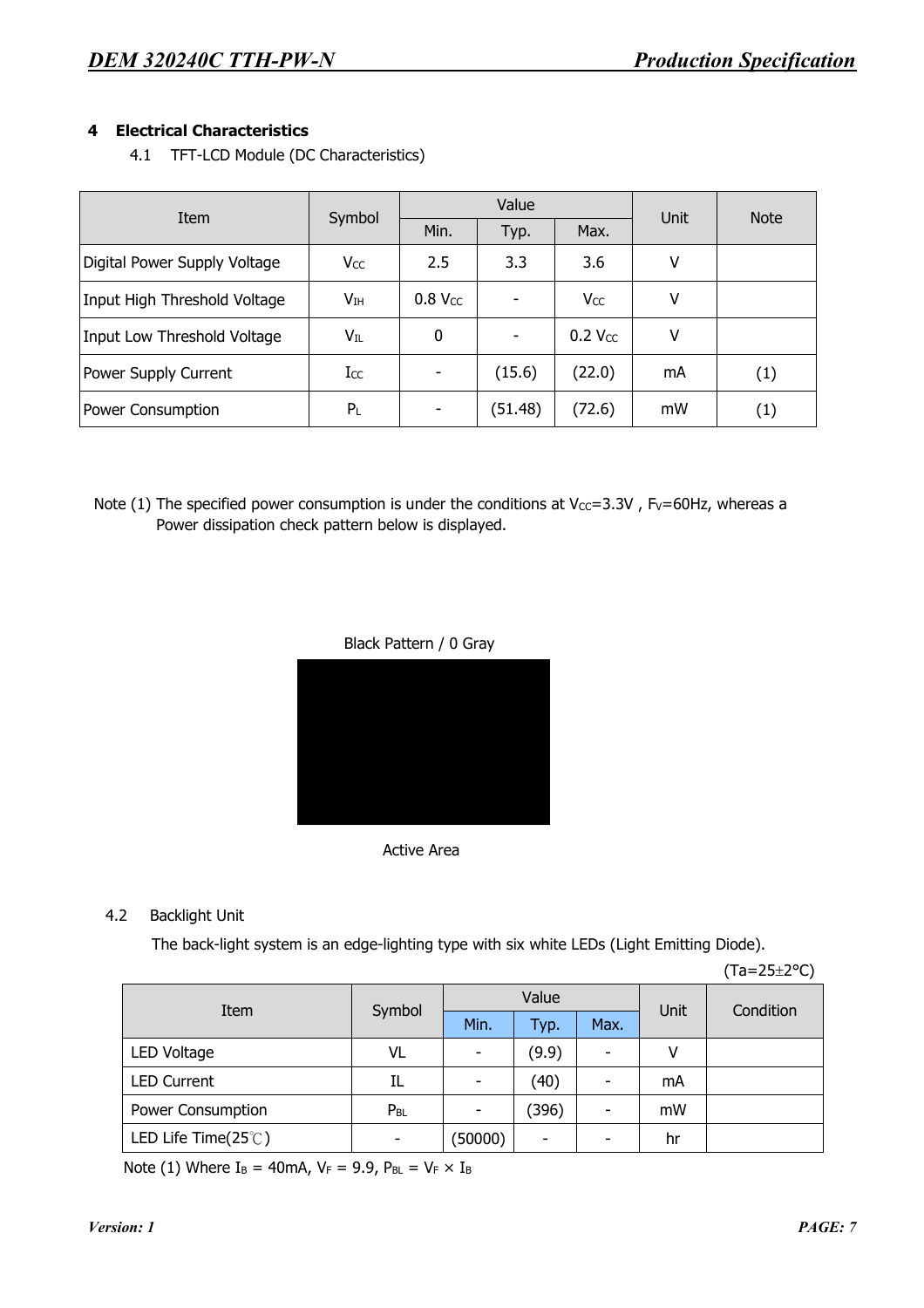## **5 Block Diagram**

TFT-LCD Module with Backlight Unit

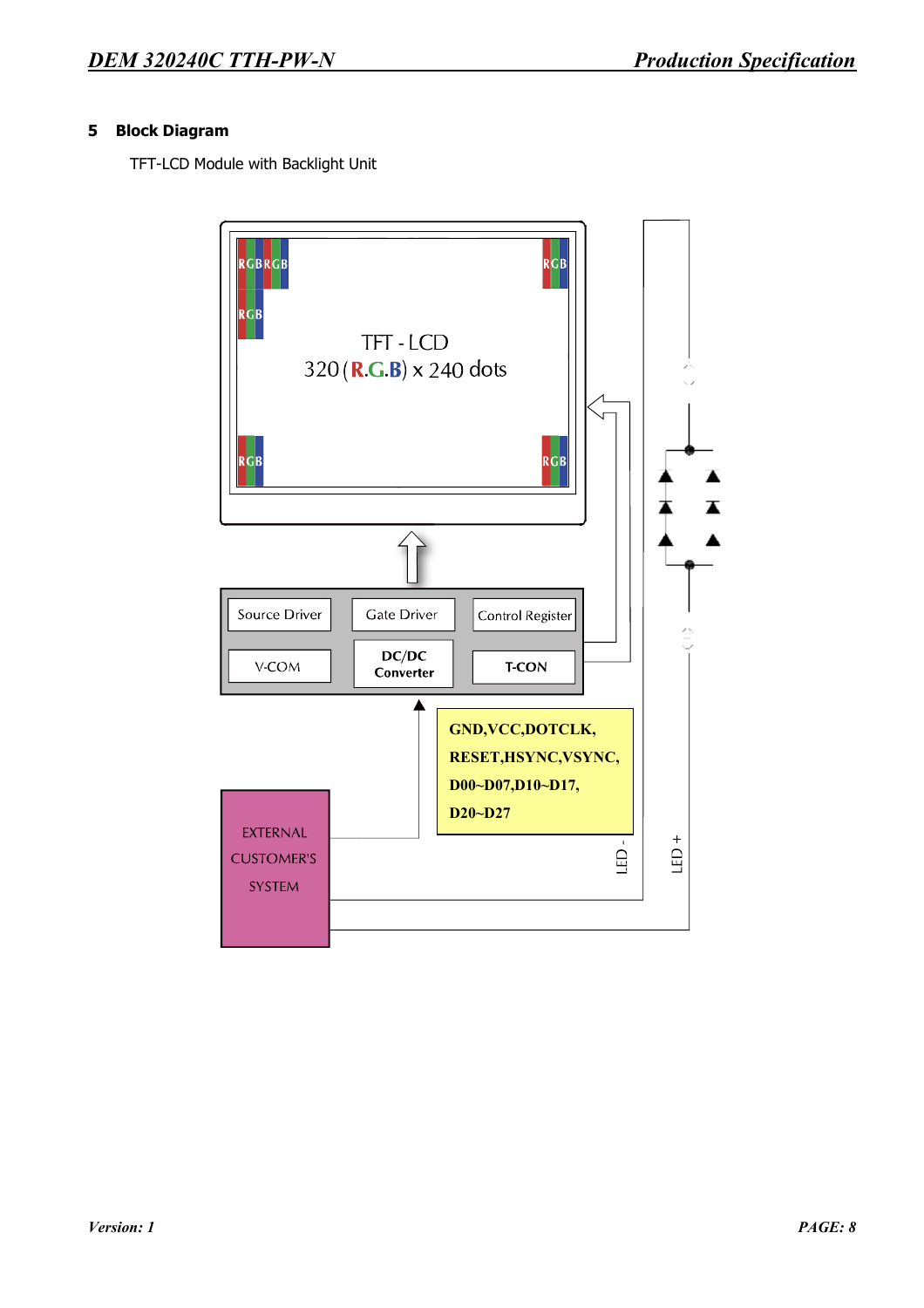## **6 Input Terminal Pin Assignment**

6.1 Pin Assignment (LCD)

| Pin No.                 | Symbol                   | I/O         | Function                    | Remark |
|-------------------------|--------------------------|-------------|-----------------------------|--------|
| 1                       | LED_K                    | $\mathbf I$ | <b>Backlight LED Ground</b> |        |
| $\overline{2}$          | LED_K                    | I           | <b>Backlight LED Ground</b> |        |
| 3                       | LED_A                    | $\mathbf I$ | <b>Backlight LED Power</b>  |        |
| $\overline{\mathbf{4}}$ | LED_A                    | $\mathbf I$ | <b>Backlight LED Power</b>  |        |
| 5                       | N/C                      | $\mathbf I$ | Not Connection              |        |
| 6                       | N/C                      | $\mathbf I$ | Not Connection              |        |
| 7                       | N/C                      | I           | Not Connection              |        |
| 8                       | <b>RESET</b>             | I           | <b>Hardware Reset</b>       |        |
| 9                       | NC                       | $\mathbf I$ | Not Connection              |        |
| 10                      | NC                       | I           | Not Connection              |        |
| 11                      | <b>NC</b>                | --          | Not Connection              |        |
| 12                      | D <sub>20</sub>          | $\mathbf I$ | Blue Data (LSB)             |        |
| 13                      | D21                      | $\mathbf I$ | <b>Blue Data</b>            |        |
| 14                      | D <sub>22</sub>          | I           | <b>Blue Data</b>            |        |
| 15                      | D <sub>23</sub>          | $\mathbf I$ | <b>Blue Data</b>            |        |
| 16                      | D24                      | I           | <b>Blue Data</b>            |        |
| 17                      | D <sub>25</sub>          | $\mathbf I$ | <b>Blue Data</b>            |        |
| 18                      | D <sub>26</sub>          | I           | <b>Blue Data</b>            |        |
| 19                      | D <sub>27</sub>          | I           | Blue Data (MSB)             |        |
| 20                      | D10                      | $\mathbf I$ | Green Data (LSB)            |        |
| 21                      | D11                      | I           | Green Data                  |        |
| 22                      | D12                      | I           | Green Data                  |        |
| 23                      | D13                      | $\mathbf I$ | Green Data                  |        |
| 24                      | D14                      | $\mathbf I$ | Green Data                  |        |
| 25                      | D15                      | I           | Green Data                  |        |
| 26                      | D <sub>16</sub>          | I           | Green Data                  |        |
| 27                      | D17                      | $\mathbf I$ | Green Data (MSB)            |        |
| 28                      | D <sub>00</sub>          | $\mathbf I$ | Red Data (LSB)              |        |
| 29                      | D <sub>01</sub>          | I           | Red Data                    |        |
| 30                      | D <sub>0</sub> 2         | $\mathbf I$ | Red Data                    |        |
| 31                      | D03                      | $\bf I$     | Red Data                    |        |
| 32                      | D04                      | $\bf I$     | Red Data                    |        |
| 33                      | D <sub>05</sub>          | I           | Red Data                    |        |
| 34                      | D06                      | $\bf I$     | Red Data                    |        |
| 35                      | D07                      | $\mathbf I$ | Red Data (MSB)              |        |
| 36                      | <b>H</b> sync            | I           | Horizontal Sync Input       |        |
| 37                      | <b>V</b> <sub>SYNC</sub> | I           | Vertical Sync Input         |        |
| 38                      | DOTCLK                   | $\mathbf I$ | Dot Data Clock              |        |
| 39                      | N/C                      | $\bf I$     | Not Connection              |        |
| 40                      | N/C                      | $\rm I$     | Not Connection              |        |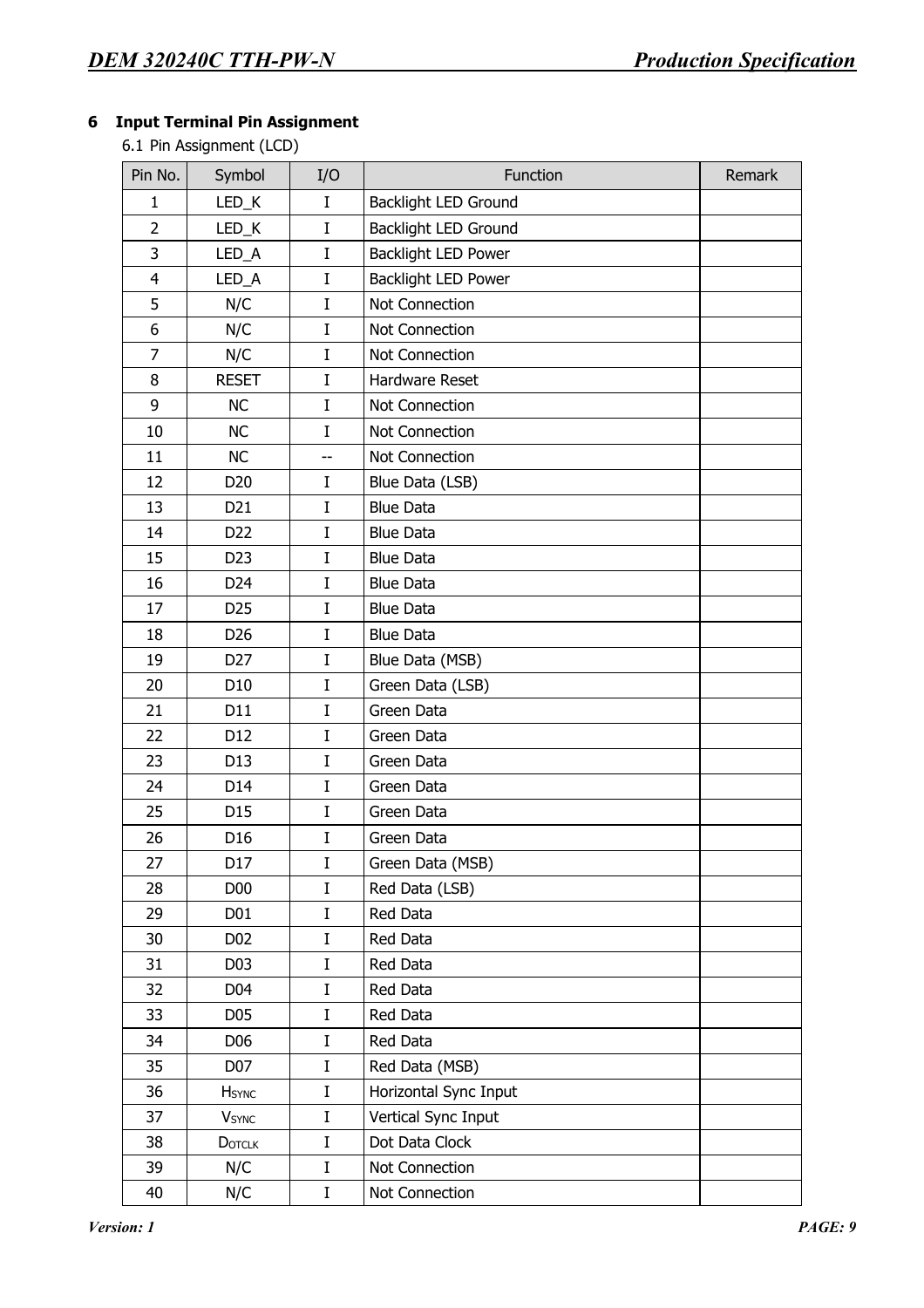| 41 | <b>VCC</b> | I | For system power supply. |
|----|------------|---|--------------------------|
| 42 | <b>VCC</b> | I | For system power supply. |
| 43 | N/C        | I | Not Connection           |
| 44 | N/C        | I | Not Connection           |
| 45 | N/C        | I | Not Connection           |
| 46 | N/C        | I | Not Connection           |
| 47 | N/C        | I | Not Connection           |
| 48 | N/C        | L | Not Connection           |
| 49 | N/C        | I | Not Connection           |
| 50 | N/C        | I | Not Connection           |
| 51 | N/C        | L | Not Connection           |
| 52 | N/C        | L | Not Connection           |
| 53 | <b>GND</b> | I | Ground                   |
| 54 | <b>GND</b> | T | Ground                   |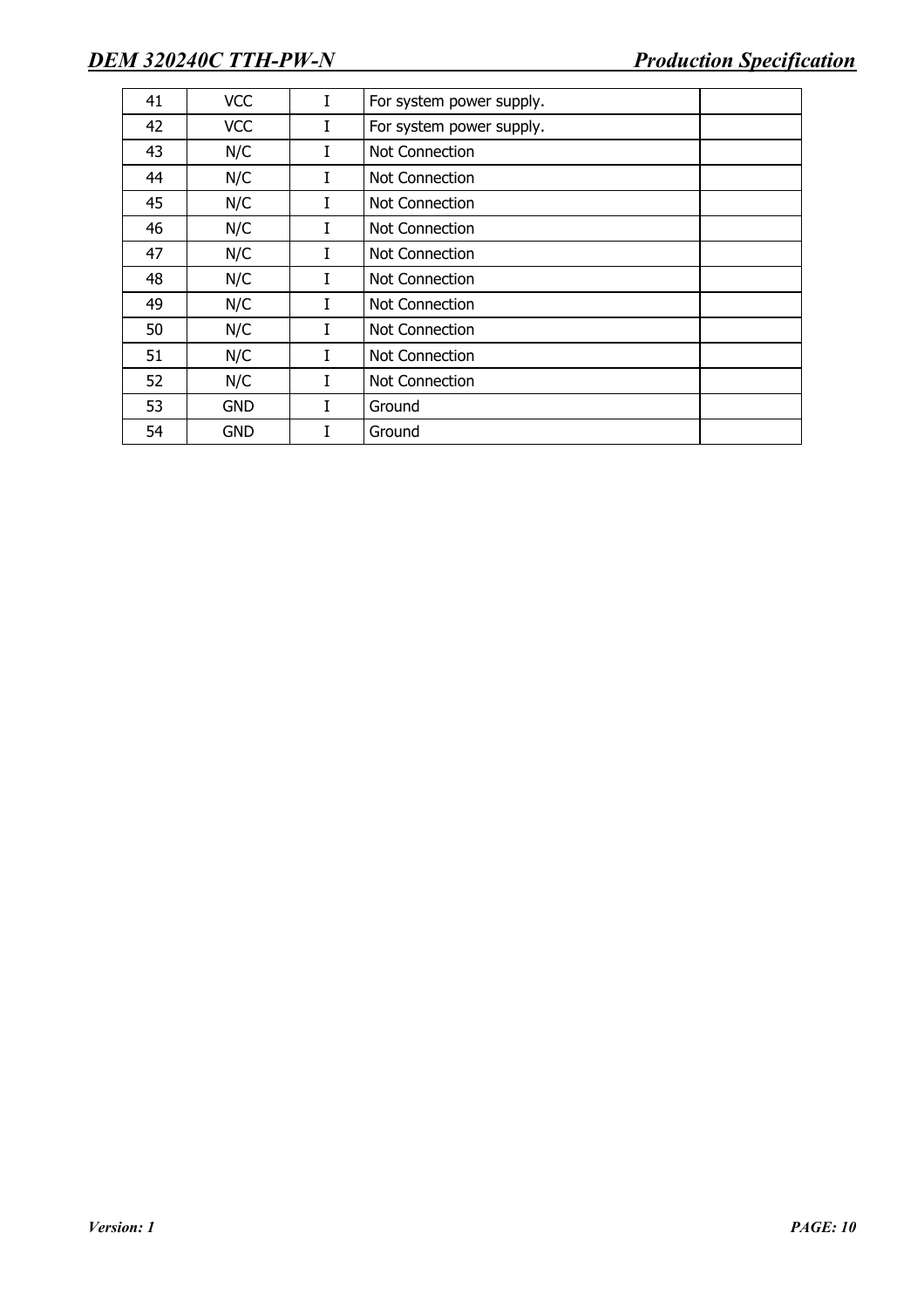#### **7 Optical Characteristics**

The following items are measured under stable conditions. The optical characteristics should be measured in a dark room or equivalent state with the methods shown in Note (1). Measuring equipment: BM-5A, BM-7,

| $(Ta=25\pm2°C)$       |                      |                |                             |         |             |            |                        |             |  |  |
|-----------------------|----------------------|----------------|-----------------------------|---------|-------------|------------|------------------------|-------------|--|--|
| Item                  |                      | Symbol         | Condition                   | Min     | <b>Type</b> | <b>Max</b> | <b>Unit</b>            | <b>Note</b> |  |  |
| <b>Brightness</b>     |                      | --             |                             | (700)   | (800)       | $-$        | $\text{cd}/\text{m}^2$ | $-$         |  |  |
|                       |                      | $T_R$          |                             |         | 15          | 20         | ms                     |             |  |  |
| Response time         |                      | TF             |                             |         | 35          | 50         | ms                     |             |  |  |
| Brightness uniformity |                      | <b>BUNI</b>    |                             | 80      |             |            | $\%$                   |             |  |  |
| Contrast ratio        |                      | <b>CR</b>      |                             | 300     | 450         | --         | --                     | $- -$       |  |  |
|                       |                      | Rx             | $\theta = 0^{\circ}$ Normal | (0.590) | (0.640)     | (0.690)    |                        |             |  |  |
|                       | Red                  | R <sub>Y</sub> | Viewing Angl                | (0.294) | (0.344)     | (0.394)    |                        |             |  |  |
|                       | Green<br><b>Blue</b> | Gx             | e                           | (0.248) | (0.298)     | (0.348)    |                        |             |  |  |
| Color<br>Chromaticity |                      | GY             |                             | (0.532) | (0.583)     | (0.633)    |                        |             |  |  |
| (CIE1931)             |                      | $B_X$          |                             | (0.090) | (0.140)     | (0.190)    |                        |             |  |  |
|                       |                      | By             |                             | (0.080) | (0.130)     | (0.180)    |                        |             |  |  |
|                       |                      | Wx             |                             | (0.262) | (0.312)     | (0.362)    |                        |             |  |  |
|                       | White                | Wy             |                             | (0.299) | (0.349)     | (0.399)    |                        |             |  |  |
|                       |                      | $\theta$ R     |                             | 50      | (60)        | --         |                        |             |  |  |
| Viewing               | Hor.                 | $\theta_L$     |                             | 50      | (60)        | $-$        |                        |             |  |  |
| Angle (6H)            |                      | φн             | $CR \ge 10$                 | 40      | (50)        | --         | Degree                 |             |  |  |
|                       | Ver.                 | φL             |                             | 50      | (60)        | --         |                        |             |  |  |

#### a. Test equipment setup

After stabilizing and leaving the panel alone shall be warmed up for the stable operation of LCM, the measurement should be executed. Measurement should be executed in a stable, windless, and dark room. Optical specifications are measured by Topcon BM-7(fast) with a viewing angle of 2° at a distance of 50cm and normal direction.

b. Definition of response time: Tr and Tf

The response time is defined as the following figure and shall be measured by switching the input signal for "black" and "white".

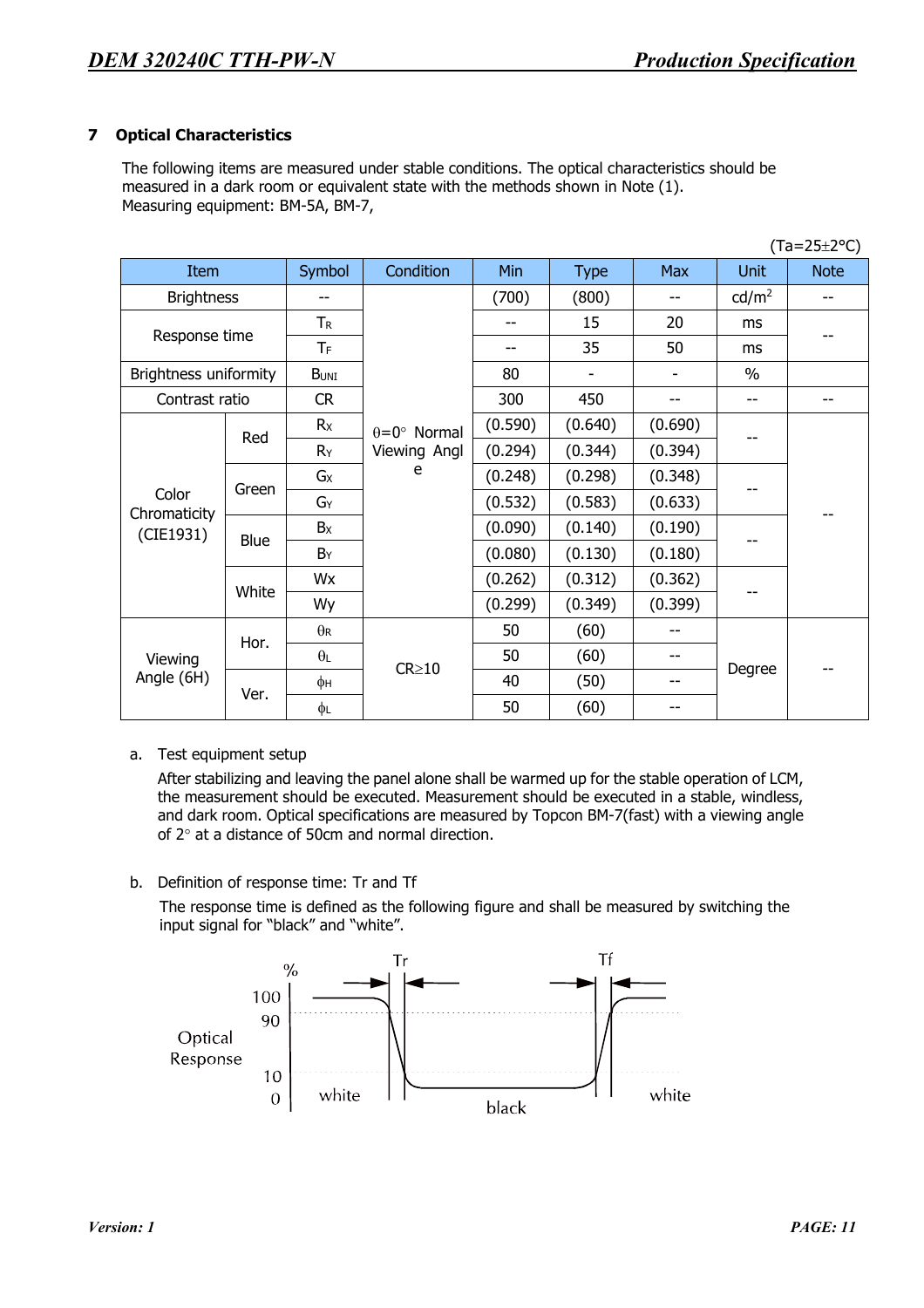c. Definition of contrast ratio:

Brightness measured when LCD is at "white state"

Contrast Ratio  $(CR) =$ 

Brightness measured when LCD is at "black state"

- d. Measured at the center area of the panel when all the input terminals of LCD panel are electrically opened.
- e. View Angle



f. Definition of Luminance of White: Luminance of white at the center points

| Light Source of Back-Light Unit | LED Type |
|---------------------------------|----------|
|---------------------------------|----------|

g. Definition of White Uniformity

White Uniformity  $=$ 

Min. luminance of white among 9-points Max. luminance of white among 9-points

h. The definition of Color Gamut -Color Chromaticity CIE 1931 Color coordinate of white & red, green, blue at center point. Color Gamut : NTSC(%) = ( RGB Triangle Area / NTSC Triangle Area ) x 100

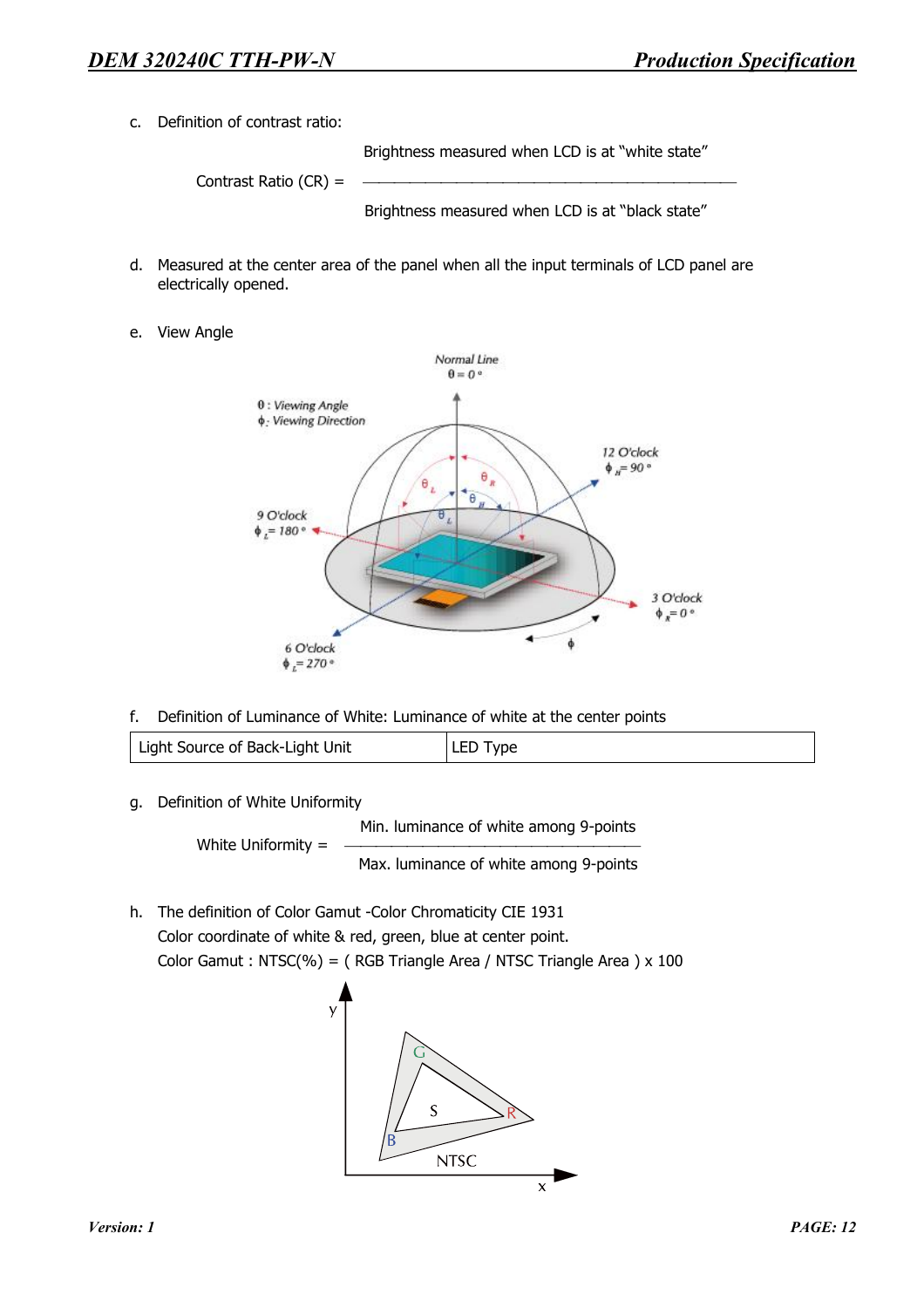## **8 Basic Display Color and Gray Scale**

|       | Color<br>& Gray        |                | Data Signal     |                |                 |                |                |                 |                |                  |                 |                  |                |                |                |                |                  |                  |                  |                 |                |                 |                |                |                  |
|-------|------------------------|----------------|-----------------|----------------|-----------------|----------------|----------------|-----------------|----------------|------------------|-----------------|------------------|----------------|----------------|----------------|----------------|------------------|------------------|------------------|-----------------|----------------|-----------------|----------------|----------------|------------------|
|       | Scale                  | <b>D07</b>     | D <sub>06</sub> | <b>D05</b>     | D <sub>04</sub> | <b>D03</b>     | <b>D02</b>     | D <sub>01</sub> | <b>D00</b>     | D <sub>17</sub>  | D <sub>16</sub> | D <sub>15</sub>  | D14            | D13 D12        |                | D11            | <b>D10</b>       | D <sub>27</sub>  | D <sub>26</sub>  | D <sub>25</sub> | D24            | D <sub>23</sub> | D22 D21        |                | D <sub>20</sub>  |
|       | <b>Black</b>           | $\overline{0}$ | $\mathbf{0}$    | $\mathbf{0}$   | $\mathbf{0}$    | $\overline{0}$ | $\overline{0}$ | $\mathbf{0}$    | $\mathbf{0}$   | $\mathbf{0}$     | $\mathbf{0}$    | $\mathbf{0}$     | $\mathbf{0}$   | $\mathbf 0$    | $\mathbf 0$    | $\mathbf 0$    | $\mathbf 0$      | $\mathbf 0$      | $\pmb{0}$        | $\overline{0}$  | $\mathbf{0}$   | $\mathbf 0$     | $\mathbf 0$    | $\mathbf 0$    | $\mathbf 0$      |
|       | Red                    | $\overline{1}$ | $\mathbf{1}$    | $\mathbf{1}$   | $\mathbf{1}$    | $\overline{1}$ | $\mathbf{1}$   | $\mathbf{1}$    | $\mathbf{1}$   | $\mathbf 0$      | $\mathbf 0$     | $\mathbf 0$      | $\mathbf 0$    | $\mathbf 0$    | $\mathbf 0$    | $\mathbf 0$    | $\mathbf 0$      | $\mathbf 0$      | $\boldsymbol{0}$ | $\mathbf 0$     | $\mathbf{0}$   | $\mathbf 0$     | $\mathbf 0$    | $\mathbf 0$    | $\mathbf 0$      |
|       | Green                  | 0              | $\mathbf{0}$    | $\mathbf{0}$   | $\mathbf{0}$    | $\overline{0}$ | $\mathbf{0}$   | $\mathbf 0$     | $\mathbf{0}$   | $\mathbf{1}$     | $\mathbf{1}$    | $\mathbf{1}$     | $\mathbf{1}$   | $\mathbf 1$    | $\mathbf{1}$   | $\overline{1}$ | $\overline{1}$   | $\mathbf 0$      | $\mathbf 0$      | $\overline{0}$  | $\mathbf 0$    | $\mathbf 0$     | $\mathbf 0$    | $\overline{0}$ | $\overline{0}$   |
| Basic | Blue                   | 0              | $\mathbf{0}$    | $\mathbf{0}$   | $\mathbf{0}$    | $\mathbf{0}$   | $\mathbf 0$    | $\mathbf{0}$    | $\mathbf{0}$   | $\mathbf 0$      | $\mathbf 0$     | $\mathbf 0$      | $\mathbf{0}$   | $\mathbf 0$    | $\pmb{0}$      | $\mathbf 0$    | $\mathbf{0}$     | $\mathbf{1}$     | $\mathbf{1}$     | $\mathbf{1}$    | $\mathbf{1}$   | $\mathbf{1}$    | $\mathbf{1}$   | $\mathbf{1}$   | $\mathbf{1}$     |
| Color | Cyan                   | $\overline{0}$ | $\mathbf{0}$    | $\mathbf{0}$   | $\overline{0}$  | $\overline{0}$ | $\overline{0}$ | 0               | $\mathbf{0}$   | $\mathbf{1}$     | $\mathbf{1}$    | $\overline{1}$   | $\overline{1}$ | $\mathbf{1}$   | $\mathbf{1}$   | $\mathbf{1}$   | $\mathbf{1}$     | $\mathbf{1}$     | $\mathbf{1}$     | $\mathbf{1}$    | $\overline{1}$ | $\mathbf{1}$    | $\mathbf{1}$   | $\mathbf{1}$   | $\mathbf{1}$     |
|       | Magenta                | $\mathbf{1}$   | $\mathbf{1}$    | $\mathbf{1}$   | $\mathbf{1}$    | $\mathbf{1}$   | $\overline{1}$ | $\mathbf{1}$    | $\mathbf{1}$   | $\pmb{0}$        | $\mathbf{0}$    | $\mathbf 0$      | $\pmb{0}$      | $\mathbf{0}$   | $\mathbf 0$    | $\mathbf{0}$   | $\mathbf 0$      | $\mathbf{1}$     | $\mathbf{1}$     | $\mathbf{1}$    | $\mathbf{1}$   | $\mathbf{1}$    | $\mathbf{1}$   | $\overline{1}$ | $\overline{1}$   |
|       | Yellow                 | $\mathbf{1}$   | 1               | $\mathbf{1}$   | $\mathbf{1}$    | $\mathbf{1}$   | $\mathbf{1}$   | $\mathbf{1}$    | $\mathbf{1}$   | $\mathbf{1}$     | $\mathbf{1}$    | $\mathbf{1}$     | $\overline{1}$ | $\mathbf 1$    | $\mathbf{1}$   | $\mathbf{1}$   | $\mathbf{1}$     | $\mathbf{0}$     | $\pmb{0}$        | $\mathbf 0$     | $\mathbf 0$    | $\mathbf 0$     | $\mathbf 0$    | $\mathbf 0$    | $\boldsymbol{0}$ |
|       | White                  | $\overline{1}$ | $\mathbf{1}$    | $\overline{1}$ | $\mathbf{1}$    | $\mathbf{1}$   | $\mathbf{1}$   | $\mathbf{1}$    | $\mathbf{1}$   | $\overline{1}$   | $\mathbf{1}$    | $\overline{1}$   | $\overline{1}$ | $\mathbf{1}$   | $\overline{1}$ | $\mathbf{1}$   | $\mathbf{1}$     | $\mathbf{1}$     | $\mathbf{1}$     | $\overline{1}$  | $\mathbf{1}$   | $\overline{1}$  | $\mathbf{1}$   | $\mathbf{1}$   | $\mathbf{1}$     |
|       | <b>Black</b>           | 0              | $\bf{0}$        | $\bf{0}$       | $\mathbf{0}$    | $\overline{0}$ | $\mathbf{0}$   | $\mathbf{0}$    | 0              | $\bf{0}$         | $\mathbf 0$     | $\mathbf{0}$     | $\mathbf 0$    | $\mathbf 0$    | $\overline{0}$ | $\mathbf{0}$   | $\boldsymbol{0}$ | $\mathbf 0$      | $\boldsymbol{0}$ | $\mathbf 0$     | $\mathbf 0$    | $\mathbf 0$     | $\mathbf 0$    | $\overline{0}$ | $\mathbf 0$      |
|       | Red(1)                 | $\mathbf{0}$   | $\mathbf{0}$    | $\bf{0}$       | $\mathbf{0}$    | $\bf{0}$       | $\bf{0}$       | $\bf{0}$        | $\mathbf{1}$   | $\mathbf 0$      | $\overline{0}$  | $\mathbf 0$      | $\mathbf 0$    | $\mathbf 0$    | $\overline{0}$ | $\overline{0}$ | $\mathbf 0$      | $\mathbf 0$      | $\mathbf 0$      | $\mathbf 0$     | $\overline{0}$ | $\mathbf 0$     | $\mathbf 0$    | $\overline{0}$ | $\mathbf 0$      |
|       | Red(2)                 | 0              | 0               | $\mathbf{0}$   | $\mathbf 0$     | $\overline{0}$ | $\overline{0}$ | $\mathbf{1}$    | $\mathbf 0$    | $\mathbf 0$      | $\mathbf 0$     | $\mathbf 0$      | $\bf{0}$       | $\mathbf 0$    | $\mathbf 0$    | $\overline{0}$ | 0                | $\mathbf 0$      | $\mathbf 0$      | $\mathbf 0$     | $\mathbf 0$    | $\mathbf 0$     | $\overline{0}$ | 0              | $\mathbf{0}$     |
|       |                        | t              | t               | ř,             | t               | t              | t              | t               | t              |                  | t               | t                | t              | t              | t              | t              | t                | t                | t                | t               | t              | t               | t              | Ì,             | ¢                |
| Red   | Red(127)               | $\overline{0}$ | $\mathbf{1}$    | $\mathbf{1}$   | $\mathbf{1}$    | $\mathbf{1}$   | $\mathbf{1}$   | $\overline{1}$  | $\mathbf{1}$   | $\pmb{0}$        | $\overline{0}$  | $\boldsymbol{0}$ | $\overline{0}$ | $\mathbf{0}$   | $\overline{0}$ | $\mathbf 0$    | $\overline{0}$   | $\mathbf 0$      | $\pmb{0}$        | $\overline{0}$  | $\mathbf 0$    | $\overline{0}$  | $\mathbf 0$    | $\overline{0}$ | $\mathbf 0$      |
|       |                        | ł              | t               | ł              | t               | ř,             | ł              | t               | ł              | t                | ř,              | t                | ł,             | t              | ł,             | ċ              | ċ                | ċ                | t                | ł               | t              | ř,              | t              | ł,             | ś                |
|       | Red(254)               | $\mathbf{1}$   | $\mathbf{1}$    | $\mathbf{1}$   | $\mathbf{1}$    | $\mathbf{1}$   | $\overline{1}$ | $\mathbf{1}$    | $\overline{0}$ | $\mathbf 0$      | $\mathbf 0$     | $\mathbf{0}$     | $\mathbf 0$    | $\mathbf 0$    | $\overline{0}$ | $\mathbf{0}$   | $\mathbf 0$      | $\mathbf 0$      | $\mathbf 0$      | $\mathbf 0$     | $\mathbf{0}$   | $\mathbf 0$     | $\mathbf 0$    | $\overline{0}$ | $\mathbf 0$      |
|       | Red(255)               | $\mathbf{1}$   | $\mathbf{1}$    | $\mathbf{1}$   | $\mathbf{1}$    | $\mathbf{1}$   | $\mathbf{1}$   | $\mathbf{1}$    | $\mathbf{1}$   | $\mathbf 0$      | $\overline{0}$  | $\mathbf 0$      | $\mathbf 0$    | $\mathbf 0$    | $\overline{0}$ | $\overline{0}$ | $\mathbf 0$      | $\mathbf{0}$     | $\mathbf 0$      | $\overline{0}$  | $\mathbf 0$    | $\mathbf 0$     | $\mathbf 0$    | $\overline{0}$ | $\overline{0}$   |
|       | <b>Black</b>           | $\overline{0}$ | 0               | $\mathbf{0}$   | $\overline{0}$  | $\mathbf{0}$   | $\overline{0}$ | 0               | $\mathbf 0$    | $\mathbf 0$      | $\mathbf 0$     | $\mathbf 0$      | $\mathbf{0}$   | $\overline{0}$ | $\mathbf 0$    | $\overline{0}$ | $\mathbf 0$      | $\mathbf 0$      | $\mathbf 0$      | $\mathbf 0$     | $\mathbf 0$    | $\mathbf 0$     | $\overline{0}$ | 0              | $\mathbf{0}$     |
|       | Green(1)               | $\overline{0}$ | $\overline{0}$  | $\mathbf 0$    | $\mathbf{0}$    | $\mathbf{0}$   | $\overline{0}$ | 0               | $\mathbf 0$    | $\mathbf 0$      | $\mathbf 0$     | $\overline{0}$   | $\bf{0}$       | $\mathbf 0$    | $\mathbf 0$    | $\overline{0}$ | $\mathbf{1}$     | $\mathbf 0$      | $\mathbf 0$      | $\mathbf 0$     | $\mathbf 0$    | $\mathbf 0$     | $\mathbf 0$    | $\overline{0}$ | $\mathbf 0$      |
|       | Green(2)               | $\overline{0}$ | $\mathbf{0}$    | $\mathbf 0$    | $\mathbf{0}$    | $\pmb{0}$      | $\mathbf 0$    | $\mathbf{0}$    | $\mathbf 0$    | $\mathbf{0}$     | $\mathbf 0$     | $\mathbf 0$      | $\overline{0}$ | $\mathbf 0$    | $\mathbf 0$    | $\mathbf{1}$   | $\mathbf 0$      | $\mathbf 0$      | $\mathbf 0$      | $\mathbf 0$     | $\pmb{0}$      | $\mathbf 0$     | $\mathbf 0$    | $\overline{0}$ | $\mathbf{0}$     |
| Green |                        | t              | t               | t              | t               | t              | ł              | ł               | ł              | t                | t               | t                | t              | Ì              | ř,             | t              | Ì                | t                | t                | ł               | t              | ł,              | t              | ł,             | ł                |
|       | Green(127)             | $\overline{0}$ | $\overline{0}$  | $\mathbf{0}$   | $\mathbf{0}$    | $\overline{0}$ | $\overline{0}$ | $\overline{0}$  | $\overline{0}$ | $\overline{0}$   | $\overline{1}$  | $\overline{1}$   | $\mathbf{1}$   | $\overline{1}$ | $\overline{1}$ | $\overline{1}$ | $\overline{1}$   | $\mathbf 0$      | $\mathbf 0$      | $\overline{0}$  | $\mathbf 0$    | $\mathbf 0$     | $\overline{0}$ | $\overline{0}$ | $\mathbf 0$      |
|       |                        | t              |                 | t              |                 | t              | t              | t               | t              |                  | t               |                  | t              |                | t              | t              | t                | t                | t                | ł,              | t              |                 |                | t              | t                |
|       | Green(254)             | $\bf{0}$       | 0               | $\mathbf{0}$   | $\mathbf{0}$    | $\overline{0}$ | $\bf{0}$       | 0               | $\mathbf{0}$   | $\mathbf{1}$     | $\mathbf{1}$    | $\mathbf{1}$     | $\overline{1}$ | $\mathbf{1}$   | $\mathbf{1}$   | $\mathbf{1}$   | $\mathbf 0$      | $\mathbf 0$      | $\pmb{0}$        | $\mathbf 0$     | $\mathbf 0$    | $\mathbf 0$     | $\bf{0}$       | $\overline{0}$ | $\mathbf 0$      |
|       | Green(255)             | $\bf{0}$       | 0               | $\bf{0}$       | $\mathbf{0}$    | $\mathbf{0}$   | $\overline{0}$ | 0               | $\mathbf{0}$   | $\mathbf{1}$     | $\overline{1}$  | $\overline{1}$   | $\mathbf{1}$   | $\mathbf{1}$   | $\mathbf{1}$   | $\mathbf{1}$   | $\mathbf{1}$     | $\mathbf 0$      | $\pmb{0}$        | $\mathbf 0$     | $\mathbf 0$    | $\mathbf 0$     | $\mathbf{0}$   | $\overline{0}$ | $\overline{0}$   |
|       | <b>Black</b>           | 0              | $\bf{0}$        | $\bf{0}$       | $\mathbf{0}$    | $\bf{0}$       | $\bf{0}$       | $\bf{0}$        | $\bf{0}$       | $\pmb{0}$        | $\mathbf 0$     | $\mathbf{0}$     | $\mathbf 0$    | $\mathbf{0}$   | $\mathbf 0$    | 0              | $\mathbf 0$      | $\boldsymbol{0}$ | $\boldsymbol{0}$ | $\mathbf 0$     | $\mathbf 0$    | $\mathbf 0$     | $\mathbf 0$    | $\mathbf 0$    | $\mathbf 0$      |
|       | $B$ lue $(1)$          | $\mathbf 0$    | $\bf{0}$        | $\mathbf 0$    | $\mathbf{0}$    | $\overline{0}$ | $\mathbf{0}$   | $\bf{0}$        | $\mathbf{0}$   | $\boldsymbol{0}$ | $\mathbf 0$     | $\mathbf{0}$     | $\mathbf 0$    | $\mathbf 0$    | $\mathbf 0$    | 0              | $\bf 0$          | $\mathbf 0$      | $\mathbf 0$      | $\mathbf 0$     | $\mathbf 0$    | $\mathbf 0$     | $\mathbf 0$    | $\overline{0}$ | $\overline{1}$   |
|       | Blue(2)                | 0              | $\overline{0}$  | $\mathbf 0$    | $\mathbf{0}$    | $\overline{0}$ | $\overline{0}$ | $\overline{0}$  | $\overline{0}$ | $\mathbf 0$      | $\overline{0}$  | $\mathbf 0$      | $\overline{0}$ | $\mathbf 0$    | $\overline{0}$ | $\overline{0}$ | $\overline{0}$   | $\mathbf 0$      | $\overline{0}$   | $\mathbf 0$     | $\mathbf 0$    | $\mathbf 0$     | $\mathbf 0$    | $\mathbf{1}$   | $\overline{0}$   |
| Blue  |                        | t              |                 | t              |                 | t              | t              | t               | t              |                  | t               |                  | t              |                | t              |                | Ì                | t                | t                | t               |                |                 |                | t              | t                |
|       | <b>Blue(127)</b>       | 0              | $\mathbf 0$     | $\mathbf 0$    | $\mathbf{0}$    | $\bf{0}$       | $\mathbf{0}$   | 0               | $\mathbf{0}$   | $\boldsymbol{0}$ | $\mathbf 0$     | $\mathbf 0$      | $\bf{0}$       | $\mathbf 0$    | $\bf{0}$       | $\mathbf{0}$   | $\bf{0}$         | $\mathbf 0$      | $\mathbf{1}$     | $\overline{1}$  | $\mathbf{1}$   | $\overline{1}$  | $\mathbf{1}$   | $\mathbf{1}$   | $\overline{1}$   |
|       |                        | t              | t               | t              | t               | t              | ċ              | t               | t              | t                | t               | t                | t              | t              | t              | t              | ł                | t                | t                | t               | t              | t               | t              | t              | ¢                |
|       | $\overline{Blue}(254)$ | $\bf{0}$       | $\bf{0}$        | 0              | $\mathbf{0}$    | $\bf{0}$       | $\bf{0}$       | $\bf{0}$        | 0              | $\pmb{0}$        | $\mathbf 0$     | $\boldsymbol{0}$ | 0              | $\mathbf{0}$   | $\bf{0}$       | 0              | $\pmb{0}$        | $\mathbf{1}$     | $\mathbf{1}$     | $\mathbf{1}$    | $\mathbf{1}$   | $\mathbf{1}$    | $\mathbf{1}$   | $\mathbf{1}$   | $\mathbf 0$      |
|       | <b>Blue(255)</b>       | $\overline{0}$ | $\overline{0}$  | $\overline{0}$ | $\overline{0}$  | $\overline{0}$ | $\overline{0}$ | $\overline{0}$  | $\overline{0}$ | $\overline{0}$   | $\overline{0}$  | $\mathbf 0$      | $\overline{0}$ | $\mathbf 0$    | $\overline{0}$ | $\overline{0}$ | $\overline{0}$   | $\overline{1}$   | $\overline{1}$   | $\overline{1}$  | $\mathbf{1}$   | $\overline{1}$  | $\mathbf{1}$   | $\mathbf{1}$   | $\overline{1}$   |

0 : Low level voltage, 1 :High level voltage

Each basic color can be displayed in 256 gray scales from 8 bit data signals. With the combination of total 24 bit data signals, the 16,777,216-color display can be achieved on the screen.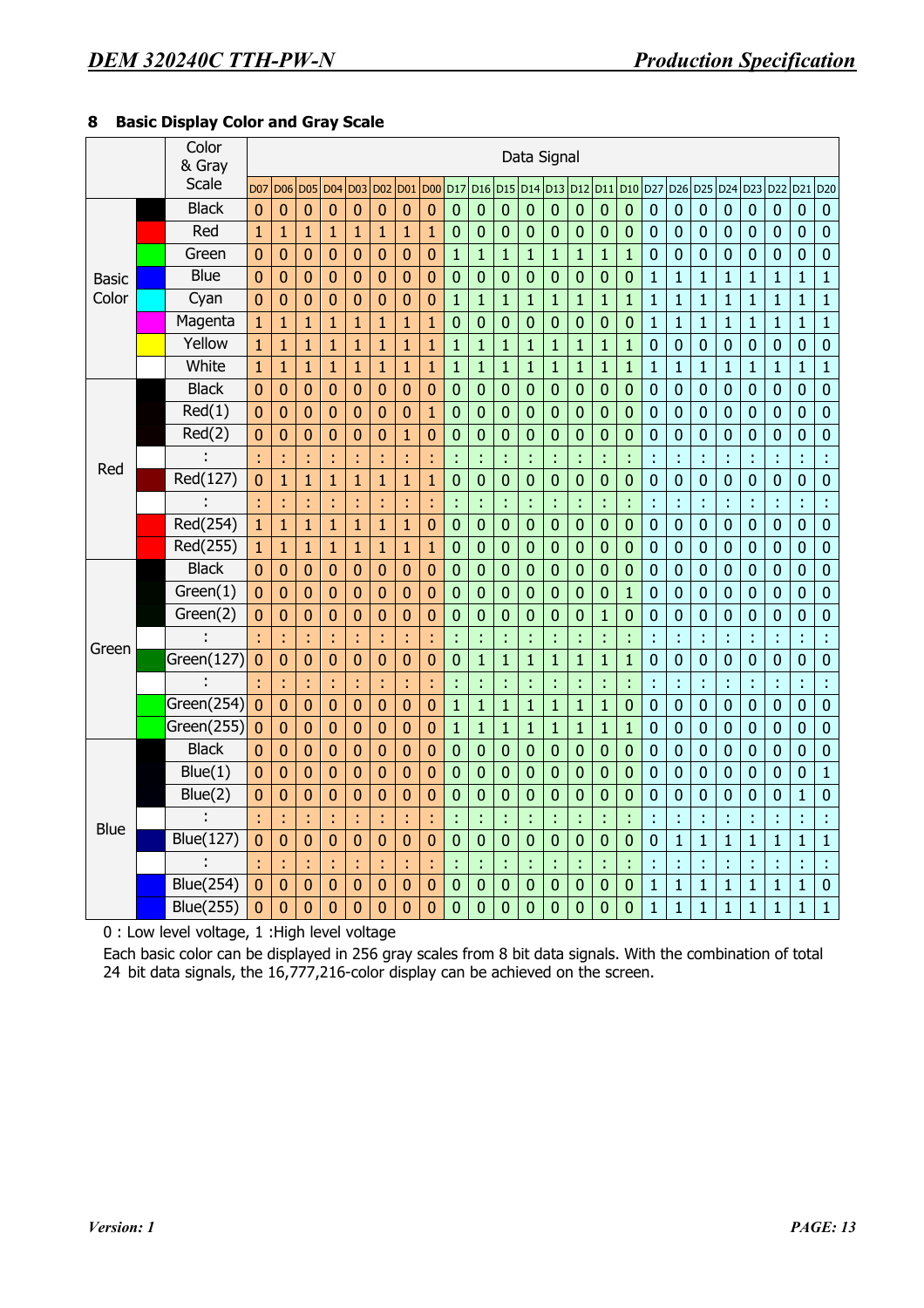## **9 Interface Timing**

9.1 Input Signal Characteristics

9.2.1 Digital Parallel RGB Interface (320\*240 resolution)

| Item                             |               | Symbol         | Min.                     | Typ.        | Max.           | Unit           |  |
|----------------------------------|---------------|----------------|--------------------------|-------------|----------------|----------------|--|
| <b>DOTCLK Frequency</b>          |               | <b>fDOTCLK</b> |                          | 6.5         | 10             | <b>MHz</b>     |  |
| <b>DOTCLK Period</b>             |               | <b>tDOTCLK</b> | 100                      | 154         |                | ns             |  |
| Horizontal Frequency (Line)      |               | fH             |                          | 14.9        | 22.35          | <b>KHz</b>     |  |
| Vertical Frequency (Refresh)     |               | fV             | -                        | 60          | 90             | Hz             |  |
| Horizontal Back Porch            |               | tHBP           | -                        | 68          | ٠              | <b>tDOTCLK</b> |  |
| Horizontal Front Porch           |               | tHFP           |                          | 20          | ٠              | <b>tDOTCLK</b> |  |
| Horizontal Data Start Point      | tHBP          | -              | 68                       | ٠           | <b>tDOTCLK</b> |                |  |
| Horizontal Blanking Period       | $tHBP + tHFP$ | -              | 88                       | ٠           | <b>tDOTCLK</b> |                |  |
| Horizontal Display Area          |               | <b>HDISP</b>   | $\overline{\phantom{0}}$ | 320         |                | <b>tDOTCLK</b> |  |
| Horizontal Cycle                 |               | Hcycle         |                          | 408         | 450            | <b>tDOTCLK</b> |  |
| <b>Vertical Back Porch</b>       |               | tVBP           | $\overline{\phantom{0}}$ | 18          |                | Lines          |  |
| <b>Vertical Front Porch</b>      |               | tVFP           | 4                        |             |                | Lines          |  |
| <b>Vertical Data Start Point</b> |               | tVBP           |                          | 18          |                | Lines          |  |
| Vertical Blanking Period         |               | $tVBP + tVFP$  |                          | 22          |                | Lines          |  |
|                                  | <b>NTSC</b>   |                |                          | 240         |                |                |  |
| Vertical Display Area            | PAL           | <b>VDISP</b>   |                          | 280(PALM=0) |                | Lines          |  |
|                                  |               |                |                          | 288(PALM=1) |                |                |  |
|                                  | <b>NTSC</b>   |                |                          | 262         |                |                |  |
| Vertical Cycle                   | PAL           | Vcycle         |                          | 313         | 350            | Lines          |  |

#### 9.2 Waveform

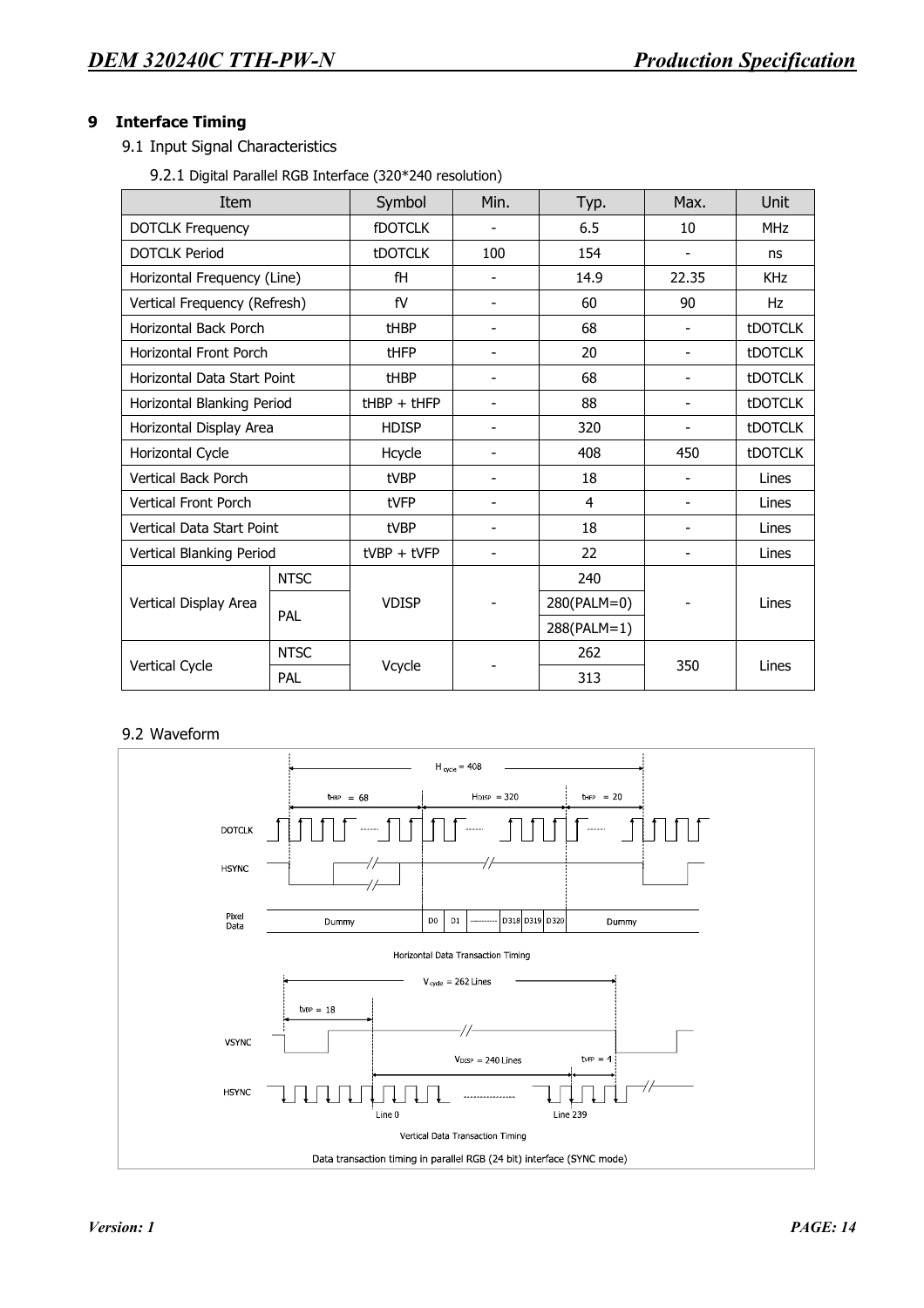## 9.3 Power On/Off Sequence

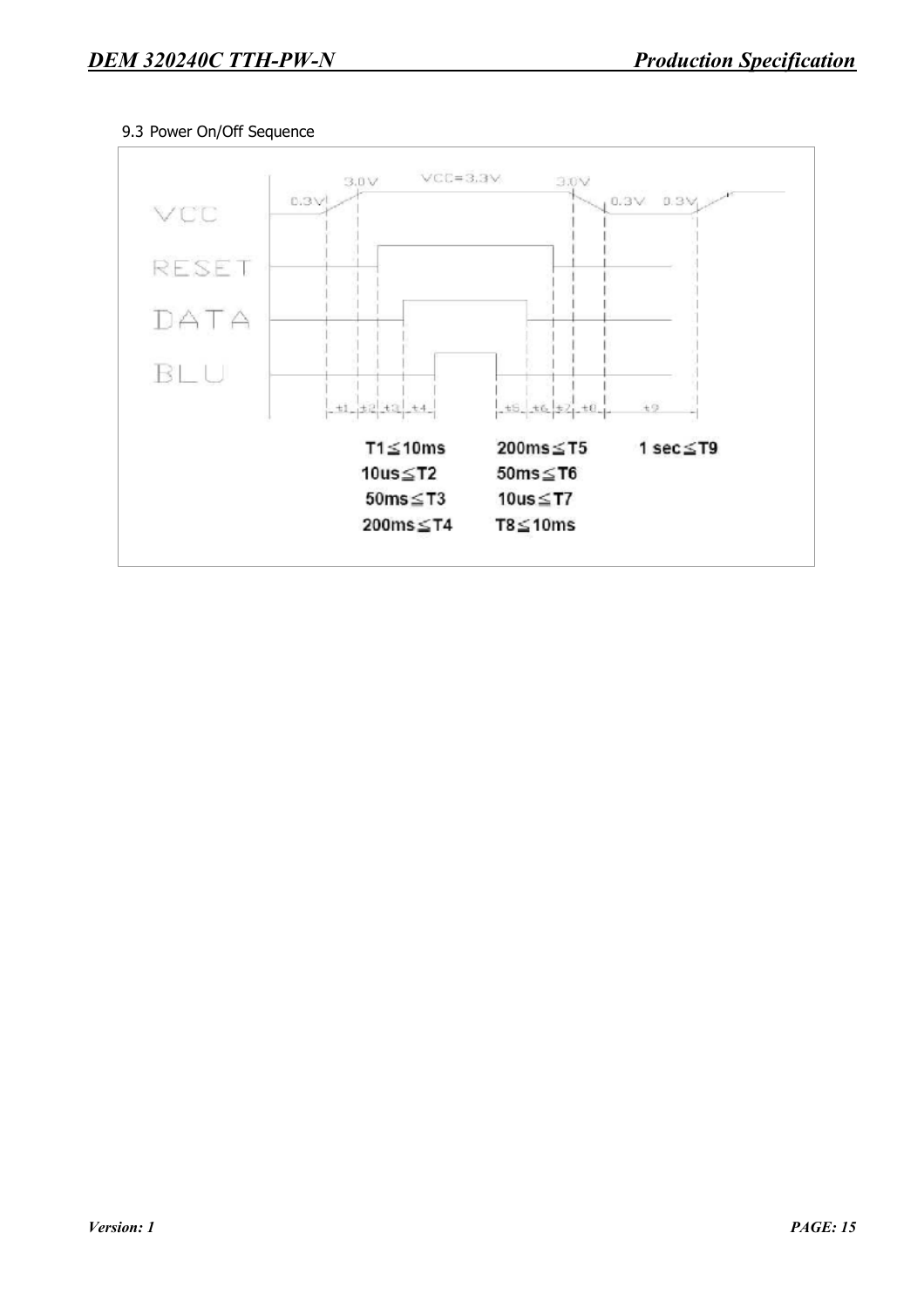## **10 Reliability Condition for LCD**

No change on display and in operation under the following test condition.

Condition: Unless otherwise specified, tests will be conducted under the following condition.

Temperature: 20±5°C Humidity: 65±5%RH

Tests will be not conducted under functioning state.

| No.            | Parameter                                            | Condition                                                                                                                                                                                                                                                                               | <b>Notes</b> |
|----------------|------------------------------------------------------|-----------------------------------------------------------------------------------------------------------------------------------------------------------------------------------------------------------------------------------------------------------------------------------------|--------------|
| 1              | High Temperature Operating                           | 70°C±2°C, 240hrs (Operation state)                                                                                                                                                                                                                                                      |              |
| $\overline{2}$ | Low Temperature Operating                            | -20 $\textdegree$ C $\pm$ 2 $\textdegree$ C, 240hrs (Operation state)                                                                                                                                                                                                                   |              |
| 3              | <b>High Temperature Storage</b>                      | 80°C±2°C, 240hrs                                                                                                                                                                                                                                                                        |              |
| 4              | Low Temperature Storage                              | -30 $\textdegree$ C $\pm$ 2 $\textdegree$ C, 240hrs                                                                                                                                                                                                                                     |              |
| 5              | High Temperature and High<br>Humidity Operation Test | 60°C±2°C, 90%, 240hrs                                                                                                                                                                                                                                                                   |              |
| 6              | <b>Vibration Test</b>                                | Total fixed amplitude: 1.5mm<br>Vibration Frequency: 10~55Hz<br>One cycle 60 seconds to 3 direction of X, Y, Z each<br>15 minutes.                                                                                                                                                      |              |
| 7.             | Drop Test                                            | To be measured after dropping from 60cm high on<br>the concrete surface in packing state.<br>Dropping<br>method<br>corner<br>F<br>dropping<br>E<br>G<br>A corner: once<br>Edge dropping<br>B, C, D edge: once<br>Face dropping<br>E, F, G face: once<br>60cm<br><b>Concrete Surface</b> |              |

Notes: 1. No dew condensation to be observed.

- 2. The function test shall be conducted after 4 hours storage at the normal temperature and humidity after removed from the test chamber.
- 3. Vibration test will be conducted to the product itself without putting I in a container.